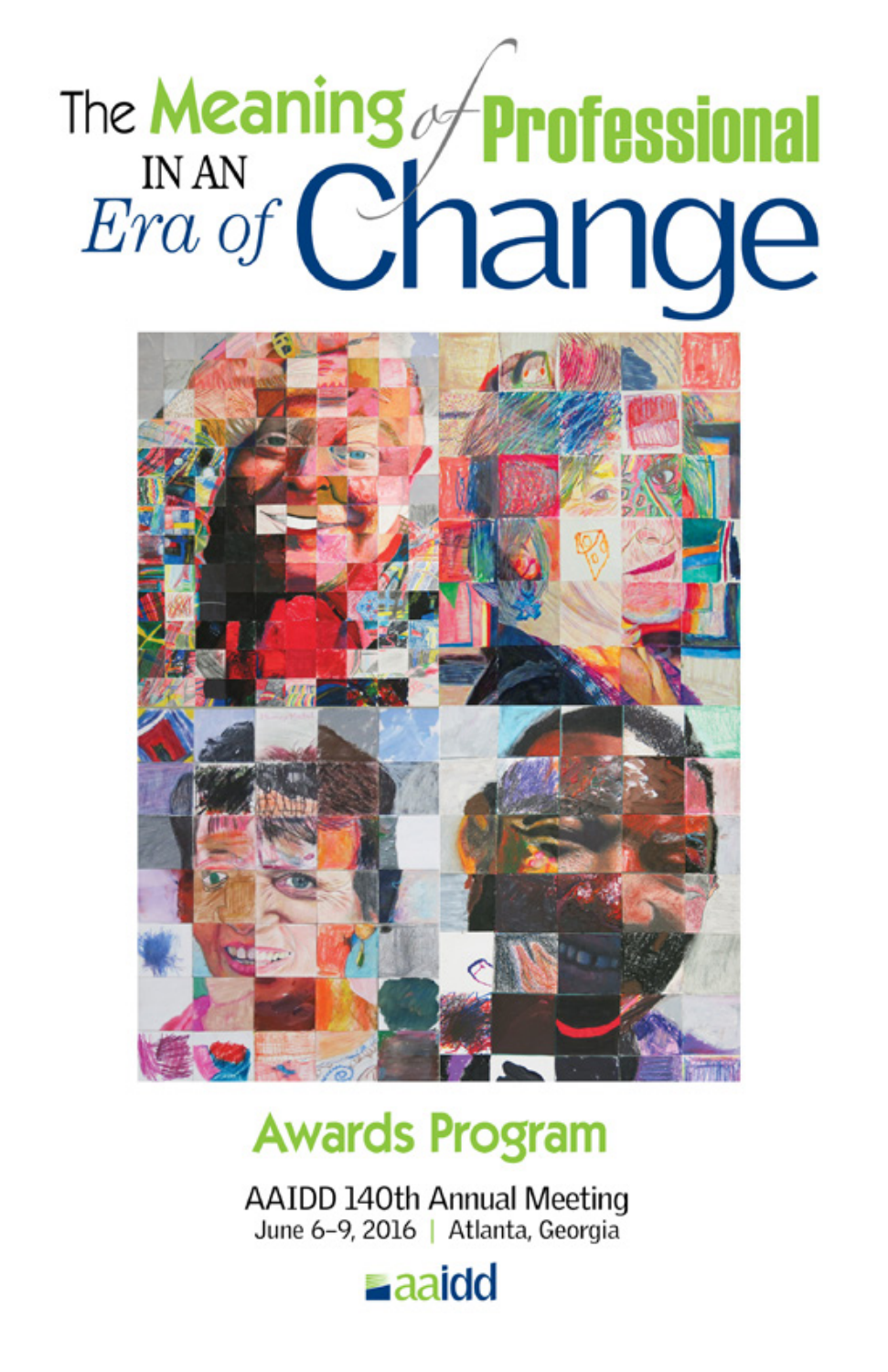### **AAIDD 140th Annual Meeting**

June 6-9, 2016 | Atlanta, Georgia www.aaidd.org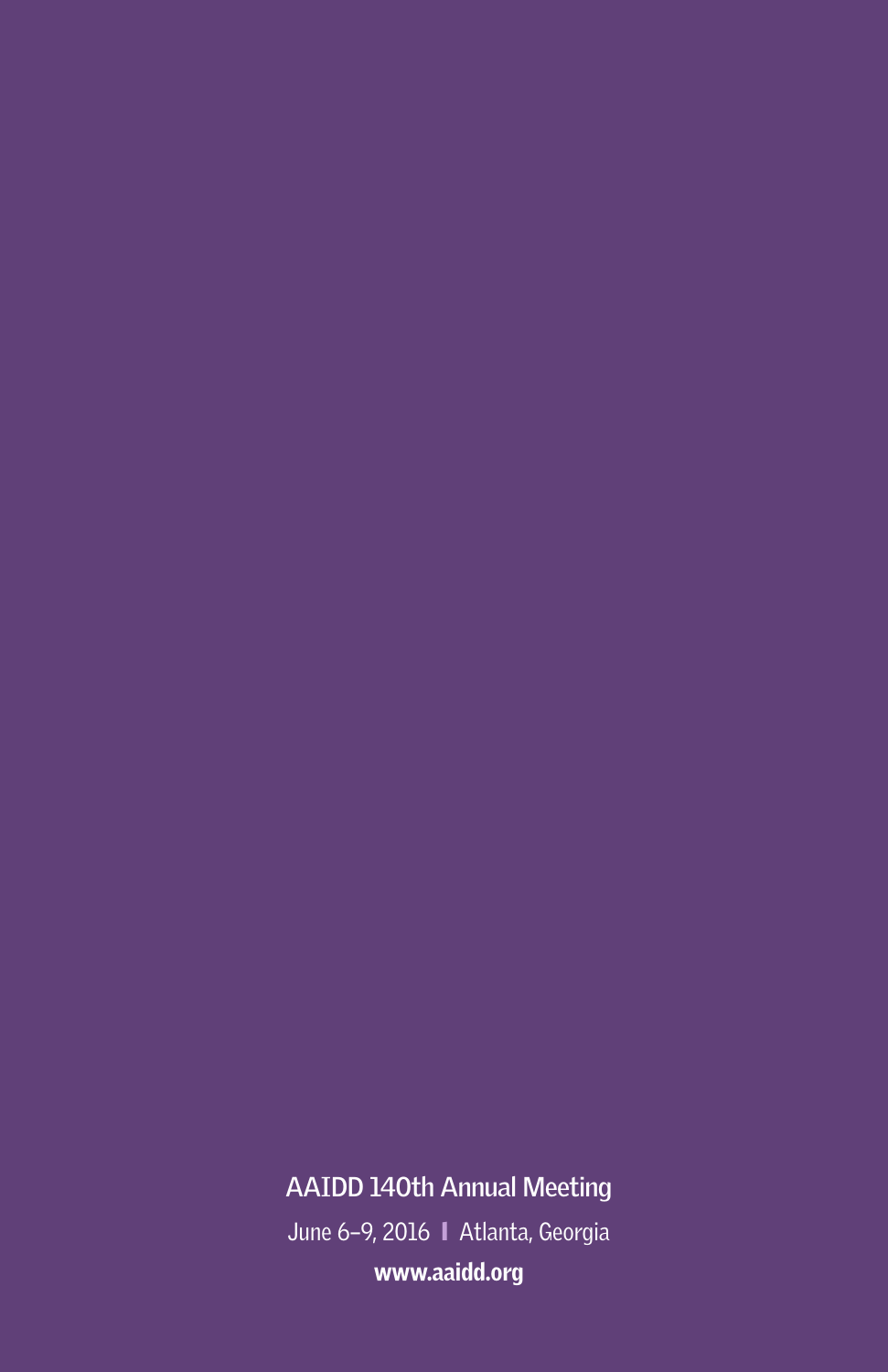### **2016 AWARDS PROGRAM**

### **Awards Breakfast**

#### **Wednesday, June 8, 2016—8:00 am**

Presented by: Susan Havercamp, PhD, FAAIDD Vice President, AAIDD Board of Directors

### **2016 AAIDD Award Recipients**

**Presidential Award** Michael Wehmeyer, PhD, FAAIDD

> **International Award** Sofia Santos, PhD

**Leadership Award** John O'Brien & Connie Lyle O'Brien

> **Research Award** Michael G. Aman, PhD

> **Student Award** Margaret Mehling, MA

**Early Career Award** Karrie A. Shogren, PhD, FAAIDD

#### **Full Community Inclusion Award**

Real Communities Initiative Program of the Georgia Council on Developmental Disabilities

> **Special Award** Gilbert S. Macvaugh III, PsyD

**Media Award** Welcome Change Productions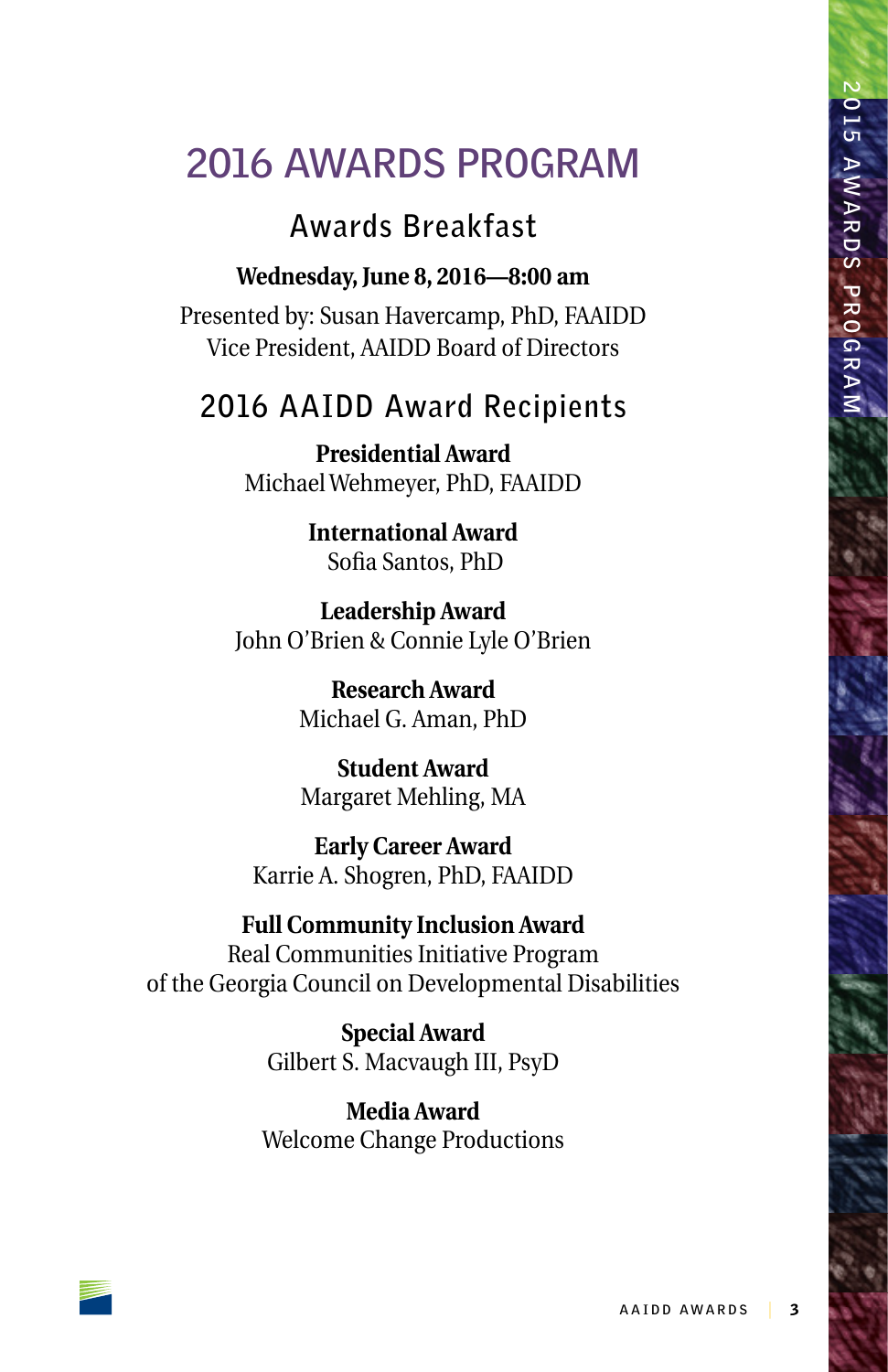## *Presidential Award* **Michael Wehmeyer, PhD, FAAIDD**

Michael L. Wehmeyer, PhD, is Professor of Special Education; Director and Senior Scientist, Beach Center on Disability; and, Director, Kansas University Center on Developmental Disabilities, all at the University of Kansas. He has directed externally-funded research, development, and leadership training



projects pertaining to the education and support of youth and adults with intellectual and developmental disabilities totaling in excess of \$30 million.

He has authored or co-authored more than 300 journal articles and book chapters and authored, co-authored, edited, or co-edited 32 books on disability and education issues, including issues pertaining to self-determination, positive psychology and disability, transition to adulthood, the education and inclusion of students with extensive and pervasive support needs, and technology use by people with cognitive disabilities. He is co-author of the widely used textbook *Exceptional Lives: Special Education in Today's Schools* now in its 8th Edition. His recent books include *The Story of Intellectual Disability: An Evolution of Meaning, Understanding, and Public Perception* (2013, Brookes Publishing Co.); *The Oxford Handbook of Positive Psychology and Disability* (2013, Oxford University Press), and *Good Blood, Bad Blood: Science, Nature and the Myth of the Kallikaks* (AAIDD, 2012). Dr. Wehmeyer is Past-President of the Board of Directors and a Fellow of AAIDD, and is a founding Co-Editor of the AAIDD ejournal Inclusion. He is a co-author of the *AAIDD Supports* 

*Intensity Scale-Adult Version* and the *2010 AAIDD Intellectual Disability Terminology, Classification, and Systems of Supports Manual*, and co-chaired the development of the *Supports Intensity Scale-Children's Version*.

Dr. Wehmeyer is also a past president of CEC's Division on Career Development and Transition

(DCDT); a Fellow of the American Psychological Association, Intellectual and Developmental Disabilities Division (Div. 33); and Vice-President for the Americas and a Fellow of the International Association for the Scientific Study of Intellectual and Developmental Disabilities. In 1999, Dr. Wehmeyer was the inaugural recipient of the Distinguished Early Career Research Award from CEC's Division for Research and has received research awards from two other CEC Divisions, as well as AAIDD Region V, among others. He received the 2003 AAIDD Education award. In 2013, Dr. Wehmeyer was awarded the Distinguished Researcher Award for lifetime contributions to research in intellectual disability by The Arc of the United States.

Dr. Wehmeyer holds undergraduate and Master's degrees in special education, and a Masters degree in experimental psychology from the University of Sussex in Brighton, England, where he was a Rotary International Fellow from 1987 to 1988. He earned his PhD in human development and communication sciences from the University of Texas at Dallas, where he received a 2014 Distinguished Alumni Award.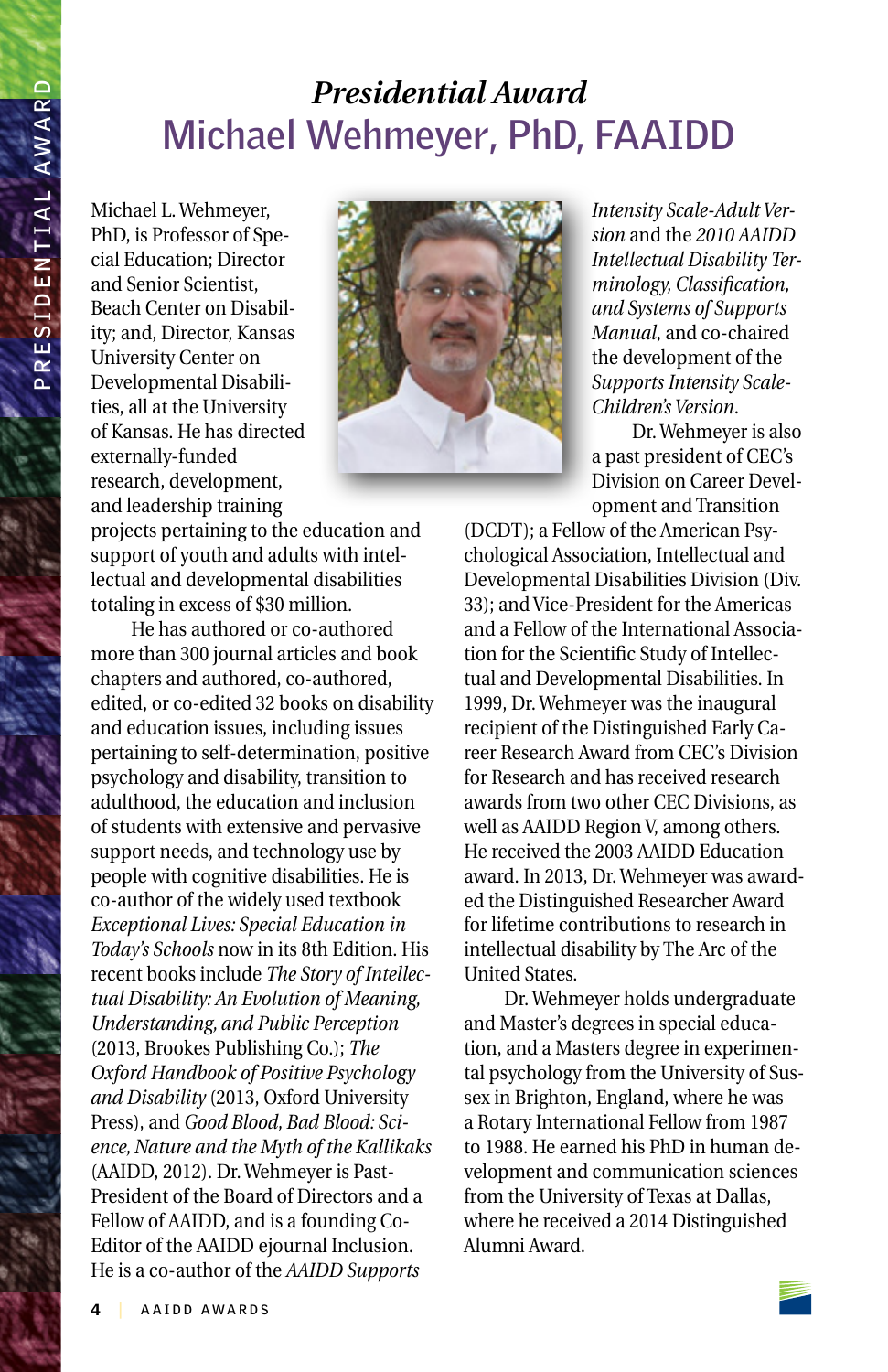### *International Award* **Sofia Santos, PhD**

Sofia Santos, PhD, is Assistant Professor in Faculdade de Motricidade Humana, Universidade de Lisboa (Portugal). She received a doctorate in special education in 2007. Her applied research interests concern special education and services and support organizations, and her policy

and practice interests focus on rights and self-determination for people with intellectual disability. She has actively worked in support of realigning Portuguese policies towards the quality of life of people with intellectual disability, and redefining institutional roles in order that service organizations may become bridges to community and aware of their necessary role as leaders.

Dr. Santos is responsible for the translation, adaptation and validation of measurement instruments, such as the *Adaptive Behavior Scale*, *Supports Intensity Scale*, and *Personal Outcomes Scale* in Portugal. Her research has focused on transition into adult life, examining the relationships between academic curricula and employability, the barriers and facilitators for engaging in physical activity, and the influence of social contexts on the process of aging with intellectual disability. She has also dedi-



cated time researching intervention modalities to identify best practices for full participation and personal outcomes, evidence-based practices for individualized services and supports, participative management with selfadvocates, the use of quality assessments and improvement method-

ologies, and working with families.

Dr. Santos has authored and co-authored numerous articles, book, and book chapters, and spoken at several national and international conferences. She is reviewer of several international scientific journals and a member of AAIDD's International SIG. Her commitment to the field extends to her community work and mentorship of undergraduate and graduate students in Special Education and Psychomotor Therapy.

Societal views on people with disabilities in Portugal have changed slowly over the last decades. Dr. Santos aims to contribute to a more positive attitude towards people with intellectual disability and for real participation in the community, in particular, monitoring the Convention of the Rights for Persons with Disabilities and the Convention of Rights of Children from the perspective of individuals with intellectual disability.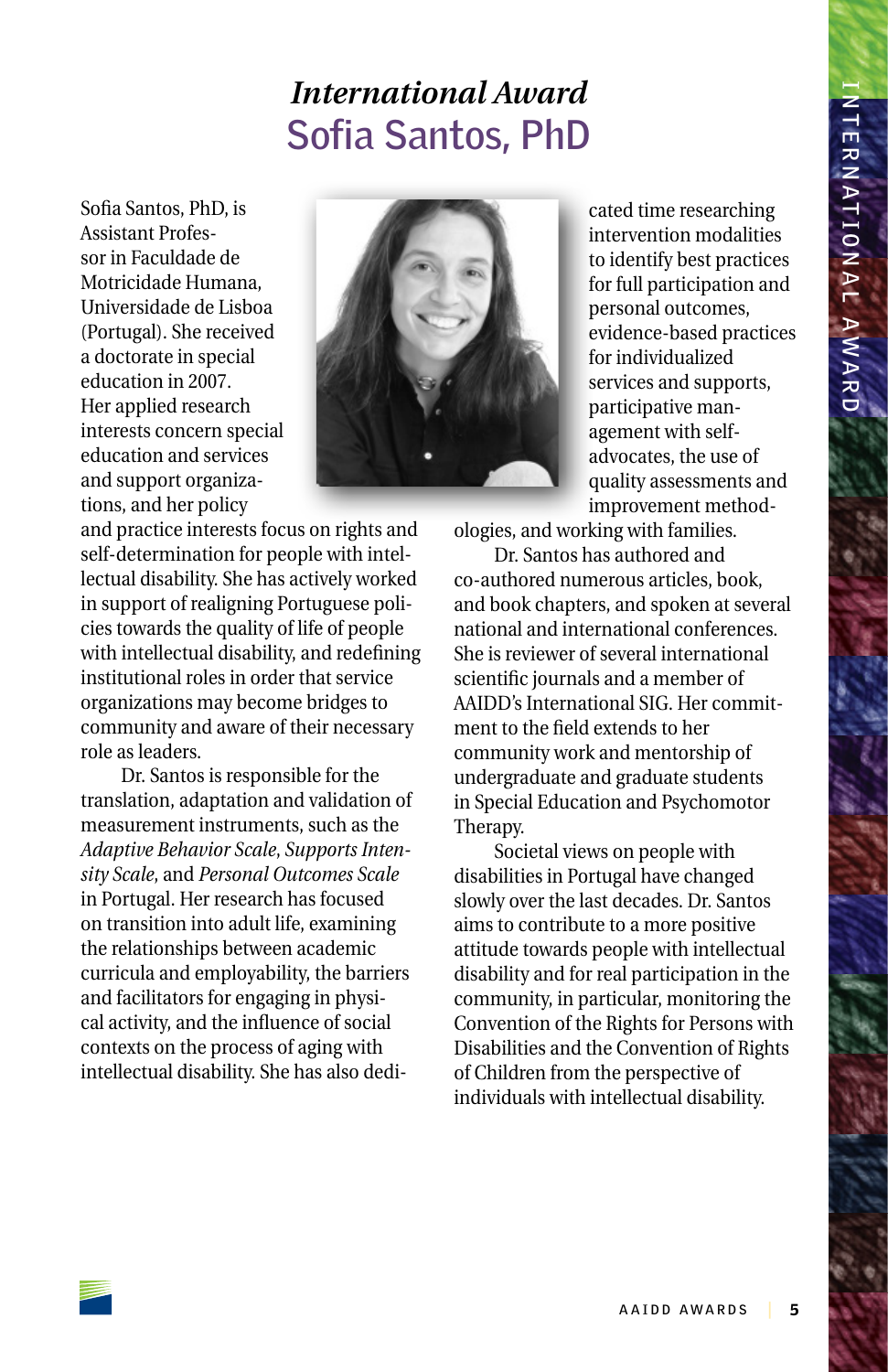## *Leadership Award* **John O'Brien & Connie Lyle O'Brien**

John O'Brien and Connie Lyle O'Brien of Responsive System Associates learn from people with disabilities, their families, and their allies about building more just and inclusive communities. They use what they learn to advise people with disabilities and their families, advocacy groups, service providers,



and governments and to spread the news among people interested in change by writing and through workshops. For forty years, through writing, workshops, educational events, and consulting, John and Connie have been actively involved in listening to people with intellectual and developmental disabilities, their families, service providers, friends, and others as a way of learning and thinking with them about the supports necessary to help people become active citizens and true members of community life. Their early work was in social role valorization, which led them to work on person-centered services and supports, the design of self-directed services, customized assistance, partnerships, community building, and championing the contributions of people with intellectual and developmental disabilities to community life along with direct support workers.

John and Connie have modeled the very kind of collaboration they call for. Together with others, they have written extensively about person-centered planning, community building, and systems



change. Their books, *A Little Book About Person Centered Planning* and *Members of Each Other,* are classics in the arenas of individualized supports and community building.

They work in partnership with a group of friends from 12 countries. They are affiliated with the Center on Human Policy (US), The Center for Welfare Reform (UK), and the Marsha Forest Centre: Inclusion, Family, Community (Canada). In writing and teaching about values and strategies, John and Connie have made many contributions, but their largest has been helping professionals, families, caregivers, and individuals reflect on what they are doing, learn from that reflection, and build values-based supports by adapting to the voices of self-advocates and families.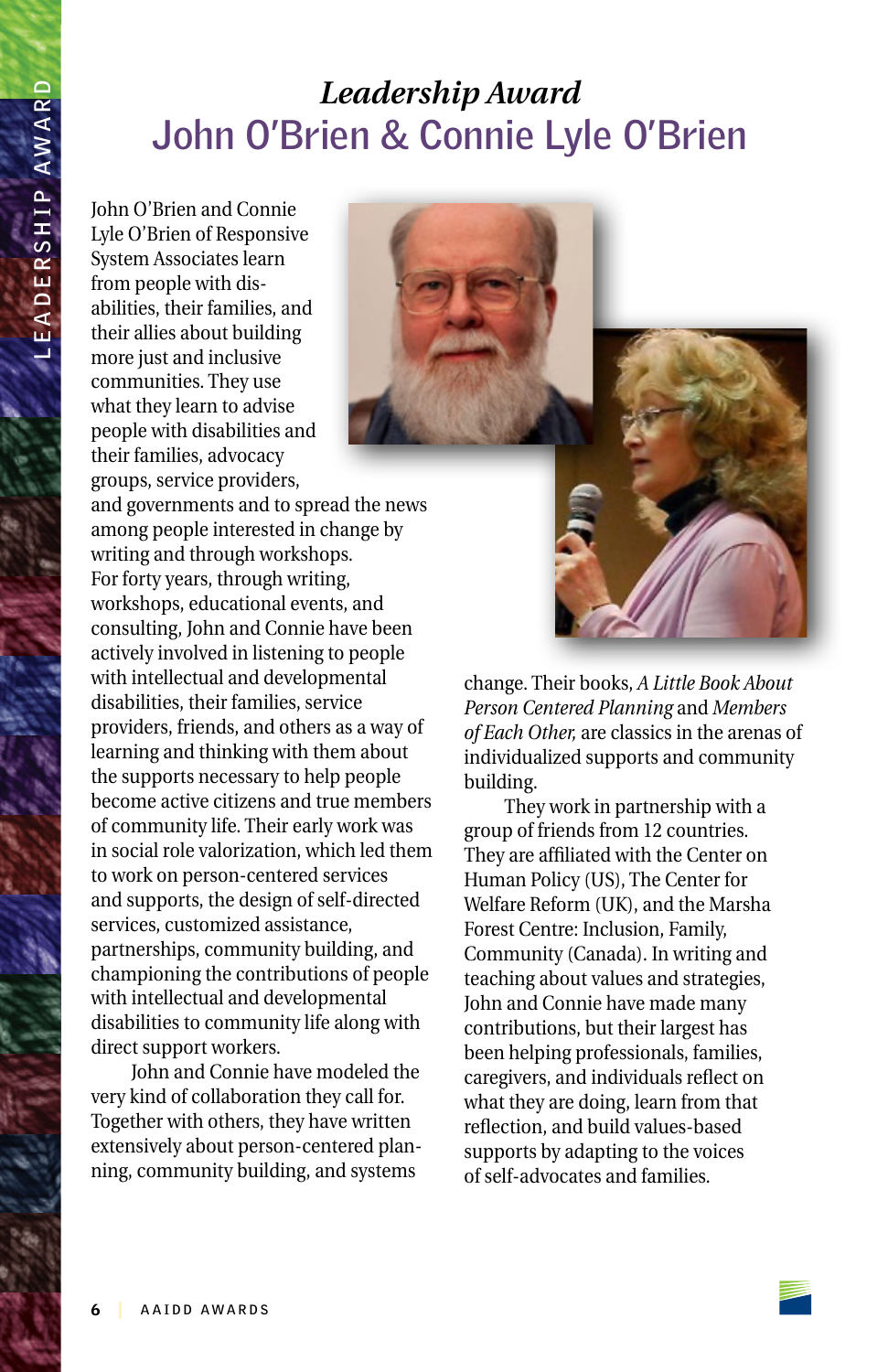### *Research Award* **Michael G. Aman, PhD**

Michael Aman, PhD, is Professor Emeritus of Psychology at The Ohio State University, where he served as Director of Clinical Trials at the Nisonger Center UCEDD. For several years, Dr. Aman coordinated the OSU doctoral program in intellectual and developmental disabilities (IDD), and he has served on the



1997 Dr. Aman's research team joined the NIMH's Research Units on Pediatric Psychopharmacology (RUPPs) to participate in pivotal multi-site studies of behavioral medicines in children with autism spectrum disorders (ASD). Since 1980, he has been studying the effects of behavioral medicines in children with

thesis, candidacy, and/or dissertation committees of 35 graduate students.

Dr. Aman was co-developer of the *Aberrant Behavior Checklist* (*ABC*), a tool for assessing behavior problems in people with intellectual and developmental disabilities. The ABC has been used in over 400 scientific studies and translated into more than 35 languages. He was also a co-developer of the *Nisonger Child Behavior Rating Form* (*NCBRF*), an IDD instrument that has also been widely translated and used in a broad variety of studies.

Dr. Aman has served on advisory boards for several pharmaceutical companies seeking input regarding treatments for children with developmental disabilities. His drug research started in the area of ADHD treatments in typically developing children; he later became interested in the cognitive effects of medicines taken by children with epilepsy. He later began studying medication outcomes in children with disruptive behavior disorders, and in

intellectual disability.

Recently, the TOSCA (Treatment of Severe Child Aggression) network, which Dr. Aman organized, published several key medication trials in children with serious aggression. The recentlycompleted CHARTS studies have looked at the effects of Strattera and parent management, separately and combined, in children with ASD and ADHD; and several reports will flow from this work. Dr. Aman has served on the editorial boards of 12 professional journals, and as associate editor for three of these, including the *American Journal on Intellectual and Developmental Disabilities*. He has over 290 scientific publications, including two editions of the popular text, *Practitioner's Guide to Psychoactive Drugs for Children and Adolescents*. In 2003, Dr. Aman received a Career Scientist Award from the American Academy on Mental Retardation. In 2011, he was awarded the Edgar A. Doll Award from Division 33 of the American Psychological Association.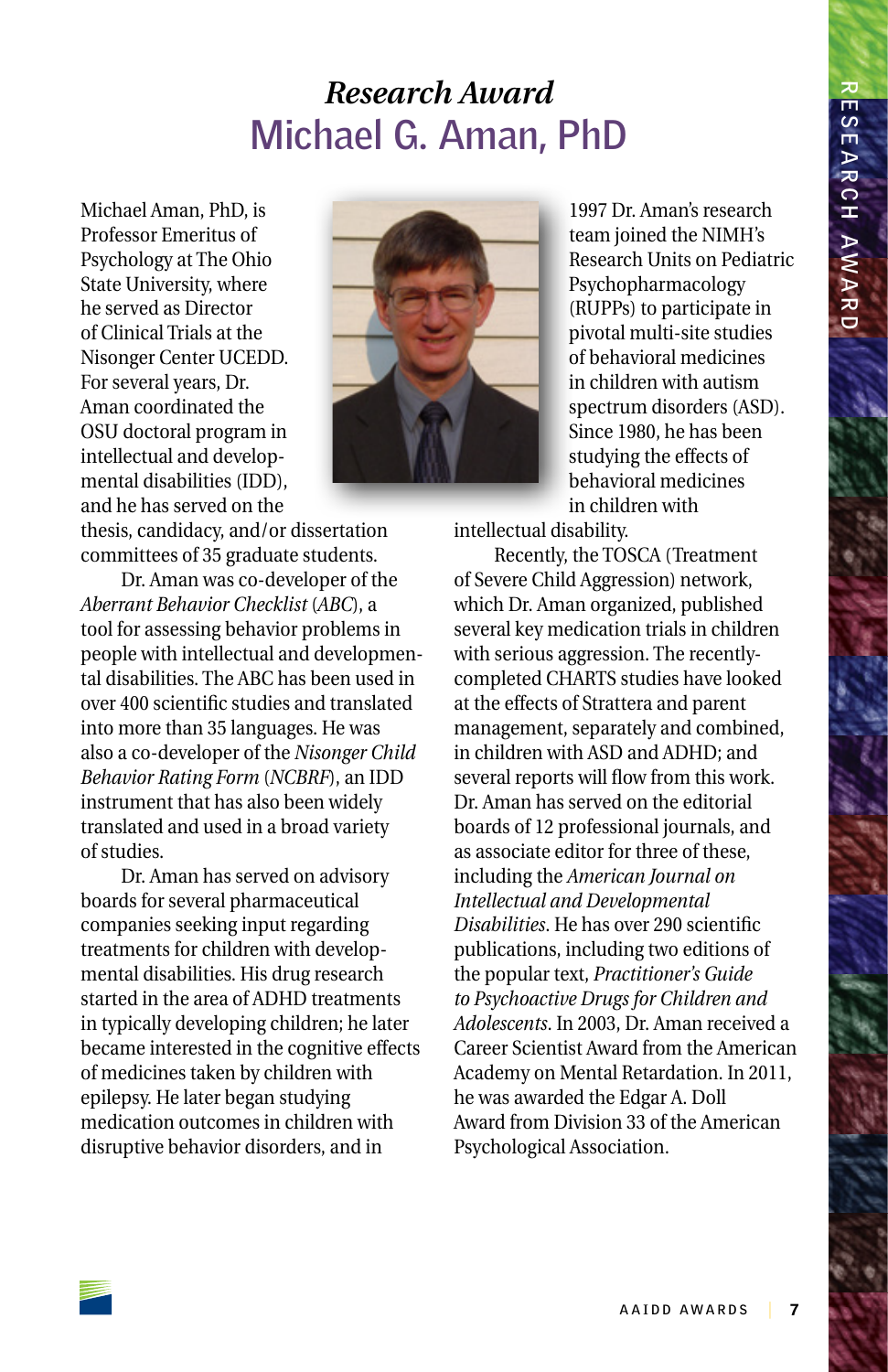## *Student Award* **Margaret Mehling, MA**

Margaret Mehling, MA, is a doctoral candidate in the intellectual and developmental disabilities psychology program at The Ohio State University. She received her Bachelor's and Master's degrees in psychology from The Ohio State University.

Throughout her graduate career, Ms. Mehling has maintained diverse

and dynamic research interests including evaluating social skills interventions for individuals with autism, the neurological basis of social cognition in autism, statistical modeling of social outcomes for individuals with disabilities, and treatment process and outcome of psychiatric hospitalization for children and adults with autism.

She is the co-author of five published peer-reviewed journal articles and book chapters and has presented research at numerous conferences. Much of Ms. Mehling's doctoral work has focused on evaluation of a novel, Shakespearian, drama-based social skills intervention, the Hunter Heartbeat Method (HHM), including conducting the first-ever standardized evaluation of this novel treatment modality in collaboration with the Department of Theatre. Ms. Mehling's dissertation extends her work



with the HHM and incorporates her passion for the study of neuroscience with the inclusion of functional magnetic resonance imaging (fMRI) brain scans to evaluate the impact of participating in traditional versus drama-based social skills intervention. Her research represents one of few attempts to measure treatment response by its

impact on the brain-basis of social skills deficits in children with autism. As a component of her dissertation, Ms. Mehling developed an fMRI desensitization procedure that enabled 80% her participants to successfully complete their fMRI scan, a completion rate consistent with that of typically developing children. Ms. Mehling's doctoral work has also been recognized through receipt of The Ohio State University's Presidential Fellowship, the most prestigious award given by the university to recognize outstanding scholarly accomplishments and potential. Next year, Ms. Mehling will be completing a post-doctoral fellowship focusing on diagnosis and treatment of autism. Ultimately, she hopes to continue her research on social skills interventions and the neurological underpinnings of skill acquisition as an academic investigator.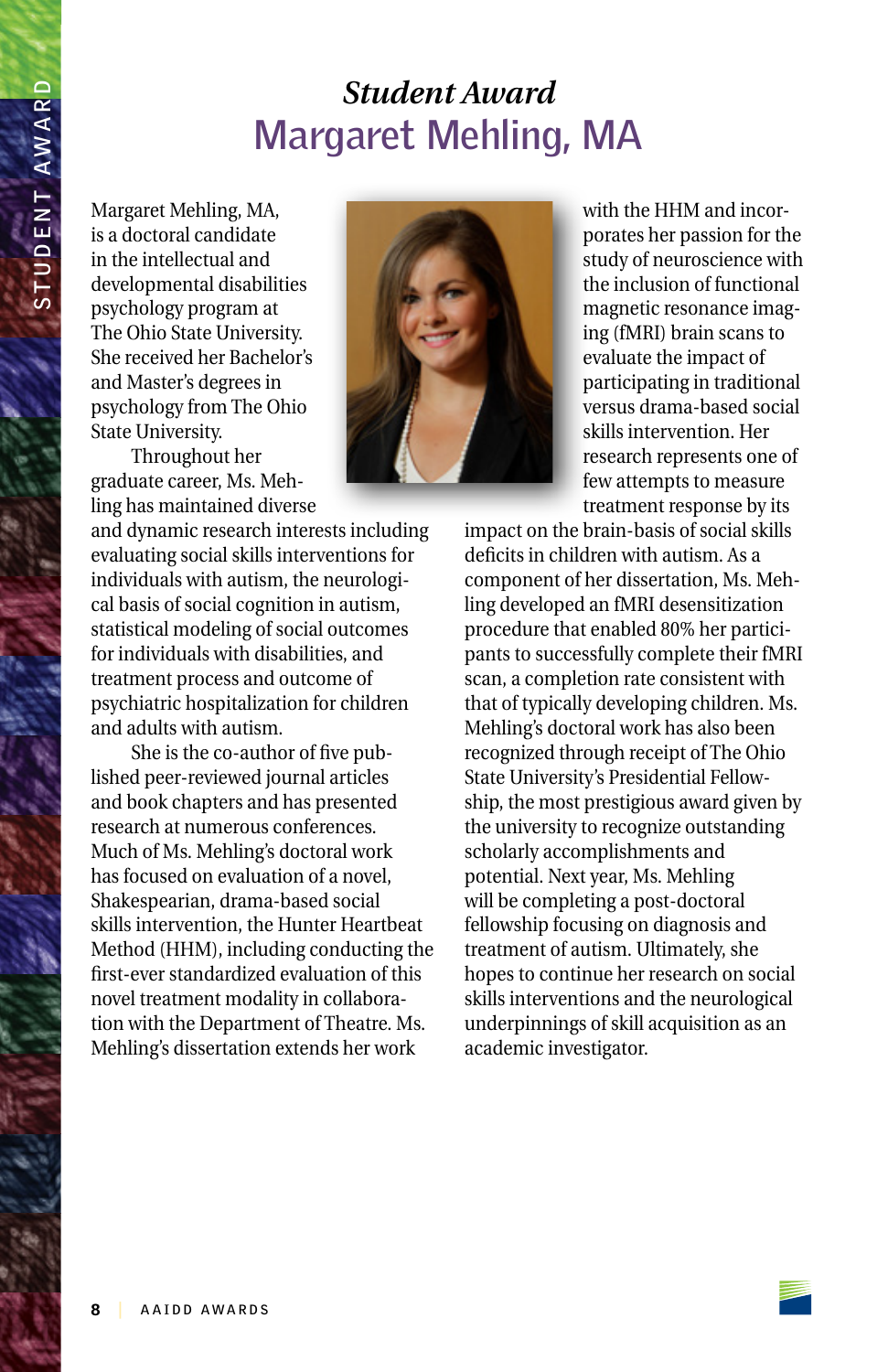### *Early Career Award* **Karrie A. Shogren, PhD, FAAIDD**

Karrie A. Shogren, PhD, is Associate Professor in the Department of Special Education, co-Director of the Kansas University Center on Developmental Disabilities and Associate Director of the Beach Center on Disability, all at the University of Kansas.



author or co-author of 10 books. She is one of the co-authors of *Intellectual Disability: Definition, Classification, and Systems of Support*, the *11th Edition of the American Association on Intellectual and Developmental Disabilities* seminal

definition of intellectual disability (formerly known as *mental retardation*) and the *AAIDD Supports Intensity Scale–Adult and Children's Version*.

Dr. Shogren has received grant funding from multiple sources, including the Institute of Education Sciences (IES). Dr. Shogren is co-Editor of *Inclusion* and *Associate Editor for Intellectual and Developmental Disabilities* (both AAIDD journals) and co-Editor of *Remedial and Special Education*.

Dr. Shogren's research focuses on self-determination for people with disabilities and the personal and environmental factors that shape its development and expression. Dr. Shogren has expertise in quantitative data analysis and evaluation, and has led multiple studies demonstrating the impact of self-determination interventions on school, employment, and community participation outcomes.

Dr. Shogren has published over 85 articles in peer-reviewed journals, is the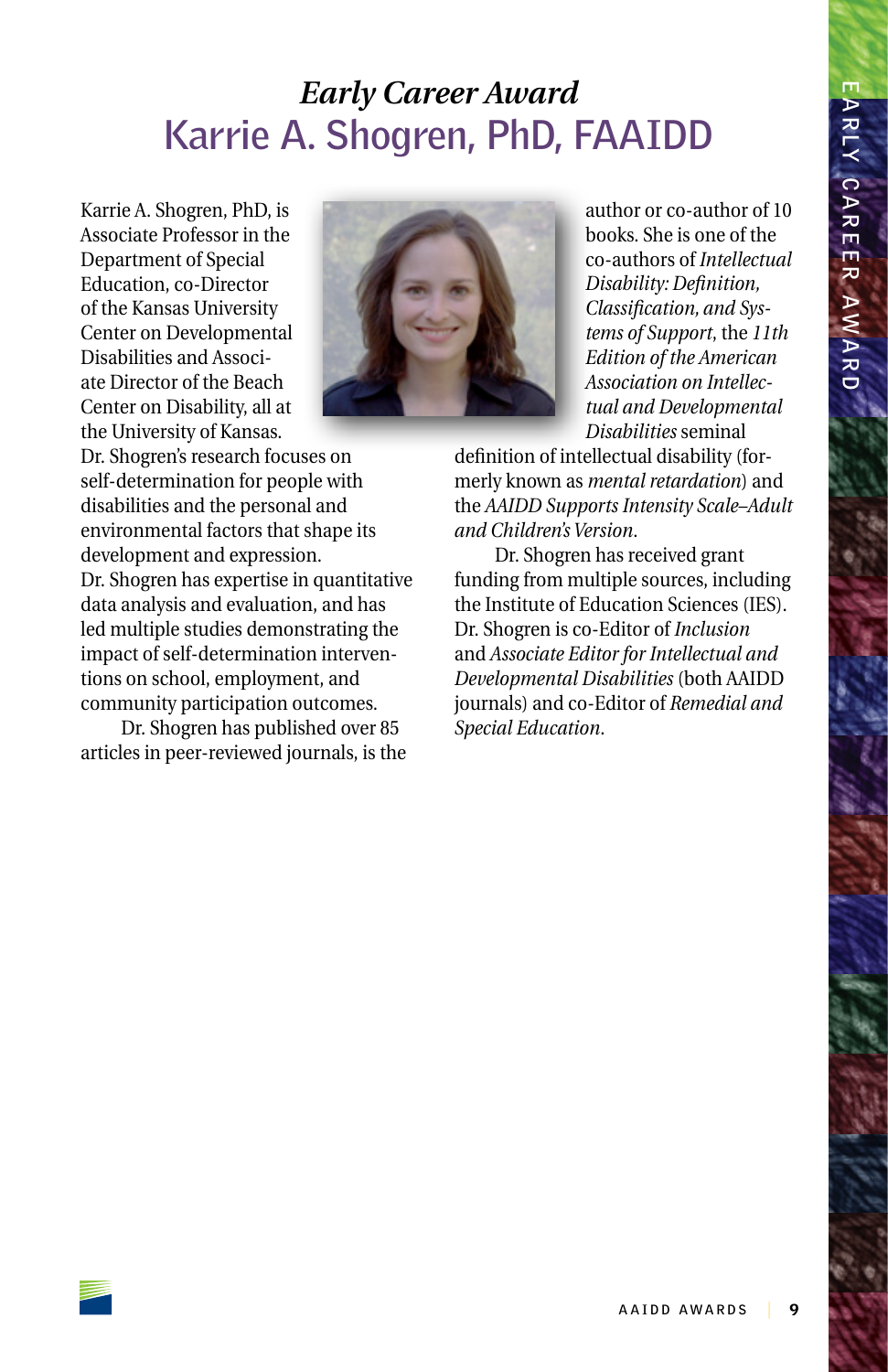### *Full Community Inclusion Award* **Real Communities Initiative Program of the Georgia Council on Developmental Disabilities**

Real Communities is a statewide community organizing initiative, started in 2009 by the Georgia Council on Developmental Disabilities (GCDD) to partner with local groups working to build more just communities and to find ways to bring together people with and without disabilities in their local communities around issues that are important to them. Influenced

by asset-based community development (ABCD) principles, person-centered values, and purposeful learning, the GCDD supports community organizers and their local groups to work for social justice and to build intentional, reciprocal relationships.

The GCDD strives to learn more about the conditions that encourage all members of a community to contribute to and meaningfully participate in civic life, enhance social connections through collective action, and build more avenues to natural supports and relationships outside of human services. The Real Communities initiative engages people who live at the intersection of multiple marginalized identities, whether they have a disability, are a person of color, LGBTQ, poor, an immigrant or refugee,



or have experienced homelessness or incarceration. GCDD and its local partners find ways to build solidarity and reciprocity across and among identity lines and are learning to become better allies with others working to overcome the injustice of social exclusion, whatever its causes.

While the GCDD does not determine the focus of its local partner groups, all partners are committed to a fully inclusive future. The GCDD's Real Communities initiative has supported local groups to work on issues such as food justice, mass incarceration, the death penalty, family support for immigrant parents, neighborhood-based relationship building and connection projects, community based transportation in a rural area, community gardening, and TimeBanking.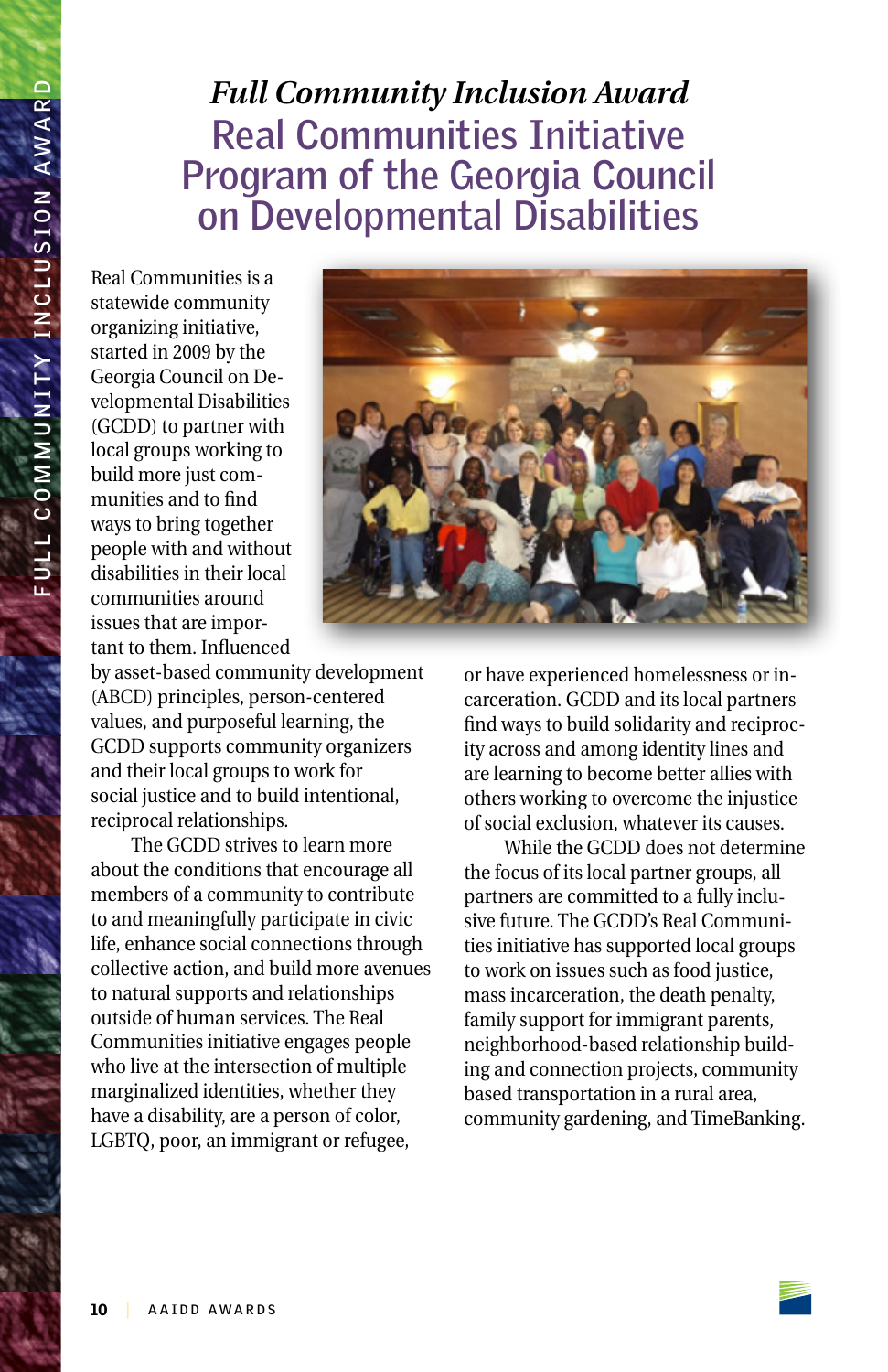### *Special Award* **Gilbert S. Macvaugh III, PsyD**

Gilbert S. Macvaugh III, PsyD, is a third-generation clinical psychologist in independent practice in Mississippi. Dr. Macvaugh is fellowship-trained and board-certified in forensic psychology, specializing in forensic mental health assessments in criminal, civil, and juvenile cases. He earned his undergraduate degree in psychology

in 1996 from Fort Lewis College (recipient of the Anderson Henio Prize in Experimental Psychology and Psi Chi Regional Research Award), Master of Arts in clinical psychology in 1999 from UMass-Dartmouth, and Master of Science (2002) and Doctor of Psychology (2004) degrees in clinical psychology from Antioch University-New England (recipient of the Gene Pekarik Memorial Award for Research on Psychological Practice). Dr. Macvaugh completed his pre-doctoral internship in clinical psychology at Worcester State Hospital and his postdoctoral fellowship in forensic psychology at UMass Medical School.

During his early career position with Forensic Services of Mississippi State Hospital, Dr. Macvaugh conducted court-ordered evaluations for Mississippi Circuit Courts and held adjunct teaching appointments at Millsaps College and University of Mississippi Medical Center. He has published journal articles and book chapters on various aspects of forensic mental health assessment and has presented at state, national, and international conferences. In his current practice, he regularly evaluates defendants



who are charged with capital murder to assess their competence to stand trial, sanity, competence to waive Miranda, and for sentencing purposes. He is consulted on death penalty cases throughout the country, particularly those involving claims of intellectual disability pursuant to the United States Supreme Court's

decision in Atkins v. Virginia. He has testified in numerous "Atkins hearings," and his scholarship in this area is cited in law review articles, court decisions, and amicus curiae briefs to the United States Supreme Court.

Dr. Macvaugh served on AAIDD's death penalty task force and coauthored several chapters of *The Death Penalty and Intellectual Disability* (AAIDD, 2015). He is a Diplomate of the American Board of Professional Psychology, Fellow of the American Academy of Forensic Psychology, and Member of the American Psychological Association, American Psychology-Law Society, and Mississippi Psychological Association, for which he serves as chair of the psychology-law task force. He is licensed to practice psychology and certified to perform civil commitment evaluations by the Mississippi Board of Psychology, for which he provides the training and examinations for psychologists pursuing the board's civil commitment certification. He is President/Owner of Clinical & Forensic Psychology Services, Inc., with offices located adjacent to the Washington County Courthouse in Greenville.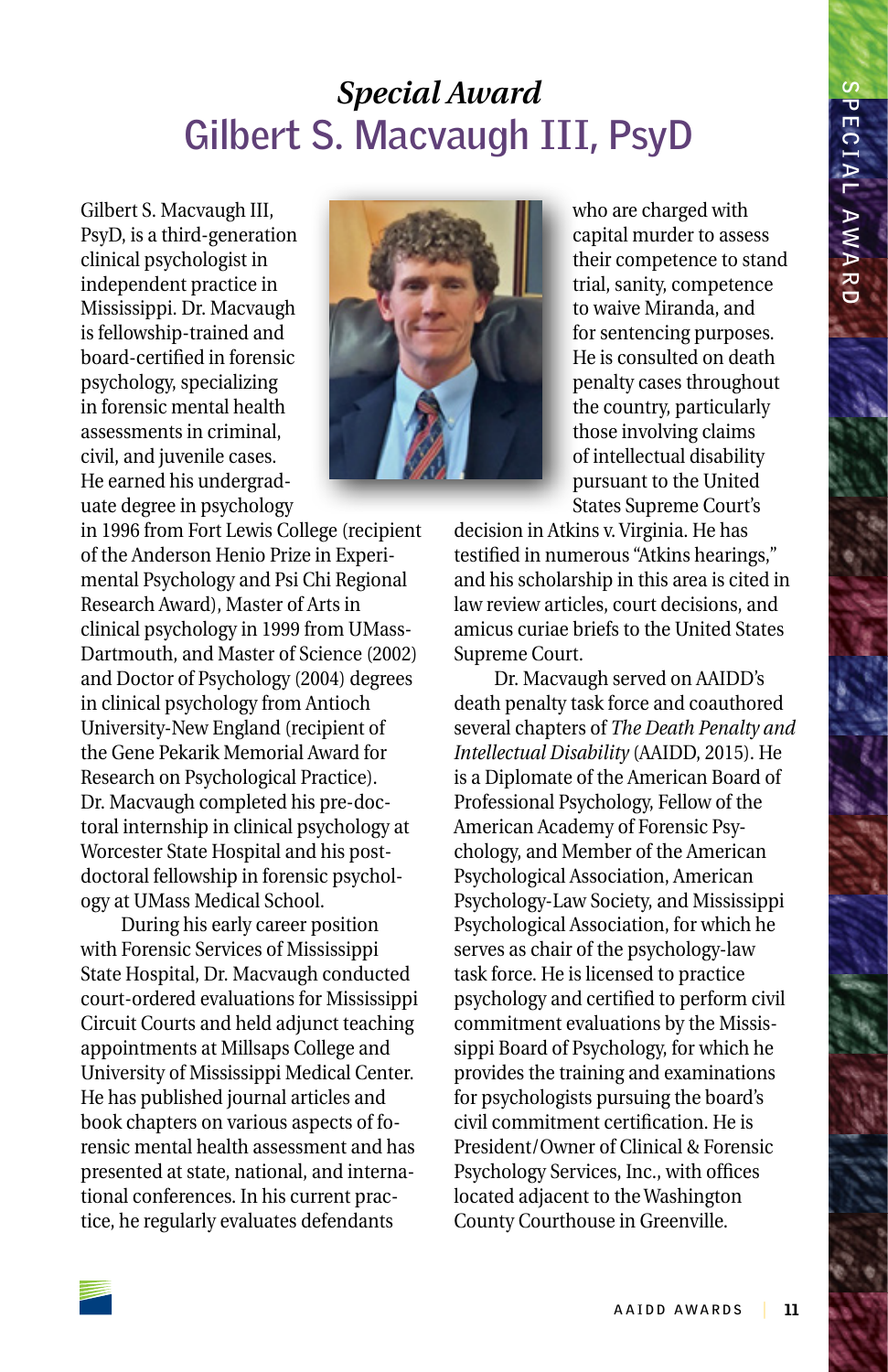### *Media Award* **Welcome Change Productions**

Welcome Change is a production company that is committed to giving a voice to people and stories that are traditionally not depicted in media. The goals of telling a story and welcoming change frame our productions. We believe a good story can educate, motivate, and transform us.

Alice Elliott, the company owner, received an Academy Award nomination in 2002 for directing the documentary short subject, T*he Collector of Bedford Street*, that tells the story of her neighbor, Larry Selman. Even though he lived at the poverty level, Larry committed his life to raising money for others. His intellectual disability did not hinder his passion for community involvement and philanthropy. With the help of the AAIDD and The Arc of the United States, the film has become a teaching tool used all around the world to show there are many forms of intelligence. The International Kiwanis continue to use *The Collector of Bedford Street* to teach young Key Leaders the principals of service leadership. Over 20,000 students have been trained using this film.

Welcome Change also makes training films for corporations, agencies, and non-profit organizations that use high quality visuals and people with disabili-



ties telling their own stories. Welcome Change produced the PBS-Award winning documentary *Body & Soul: Diana & Kathy* (2007), as part of a trilogy of short films that change our perceptions of ability. This film was also the recipient of the 2007 AAIDD Media Award and the 2008 Council on Foundations' Henry Hampton Award for Excellence in Film and Digital Media.

In 2012 Alice Elliott received a Guggenheim Fellowship towards the completion of several films and in 2013 she received a National Endowment for the Arts Grant. She recently completed *Accommodation*, three short films about accessibility.

Welcome Change has an active social media presence and regularly tweets disability news. Welcome Change is currently developing an app for Washington DC visitors on the history of disability rights, and looking at empathy and disability through virtual reality.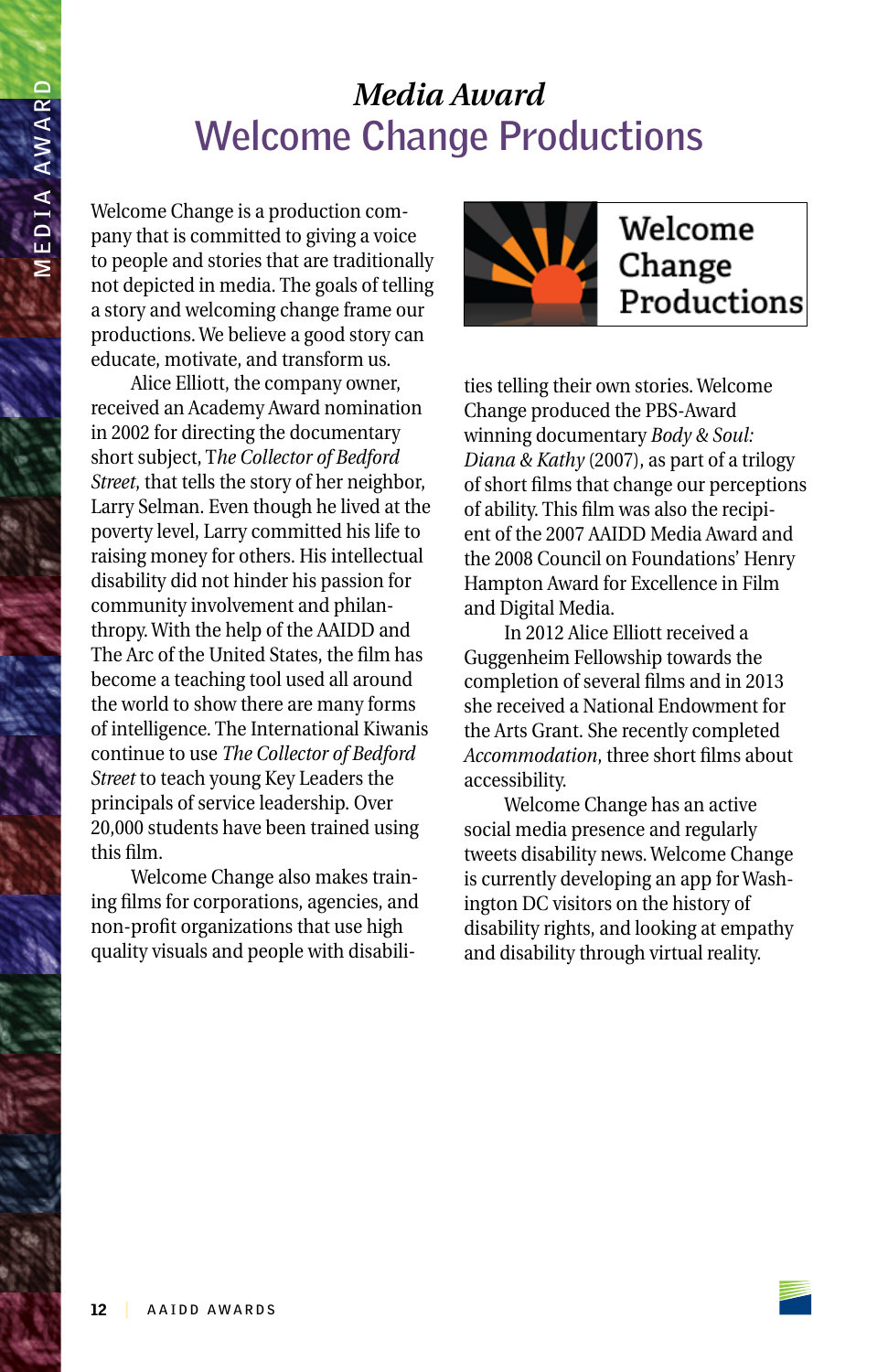# **About AAIDD Awards**

AAIDD honors selected individuals or groups who have made outstanding contributions to the field. A call for award nominations is issued in the fall of each year and awards are presented at the annual meeting of the Association. Areas in which awards for outstanding contributions or special achievement may be given are:

#### **Education**

Awarded for significant contributions to dissemination of knowledge in the field of intellectual and developmental disabilities.

#### **Full Community Inclusion**

Awarded to culturally responsive programs that have succeeded in full community inclusion and participation.

#### **Hervey B. Wilbur Award for Historic Preservation**

Awarded for contributions to historic preservation of the field of intellectual and developmental disabilities and/or the Association.

#### **Dybwad Humanitarian Award**

Awarded for promotion of human welfare and social reform.

#### **Early Career Award**

Awarded for a recognized contribution to or achievement in the field of intellectual and developmental disabilities by an individual in the early stages of their career.

#### **International**

Awarded for outstanding contributions in research, education, service, or advocacy that has had an impact on people with intellectual and developmental disabilities within a particular country or across national lines.

#### **Leadership**

Awarded for courage and dedication resulting in an outstanding contribution to the field of intellectual and developmental disabilities.

#### **Media**

Awarded for significant contributions in depicting Americans with disabilities in a positive light.

#### **Research**

Awarded for formulations and investigations that have contributed significantly to the body of scientific knowledge in the field of intellectual and developmental disabilities.

#### **Service**

Awarded for contributions to improved service to individuals with intellectual and developmental disabilities.

#### **Special**

Awarded for an unusual or significant contribution or achievement not covered by other award categories.

#### **Student**

Recognizes student contributions in service, leadership, or scholarship to the field intellectual and developmental disabilities.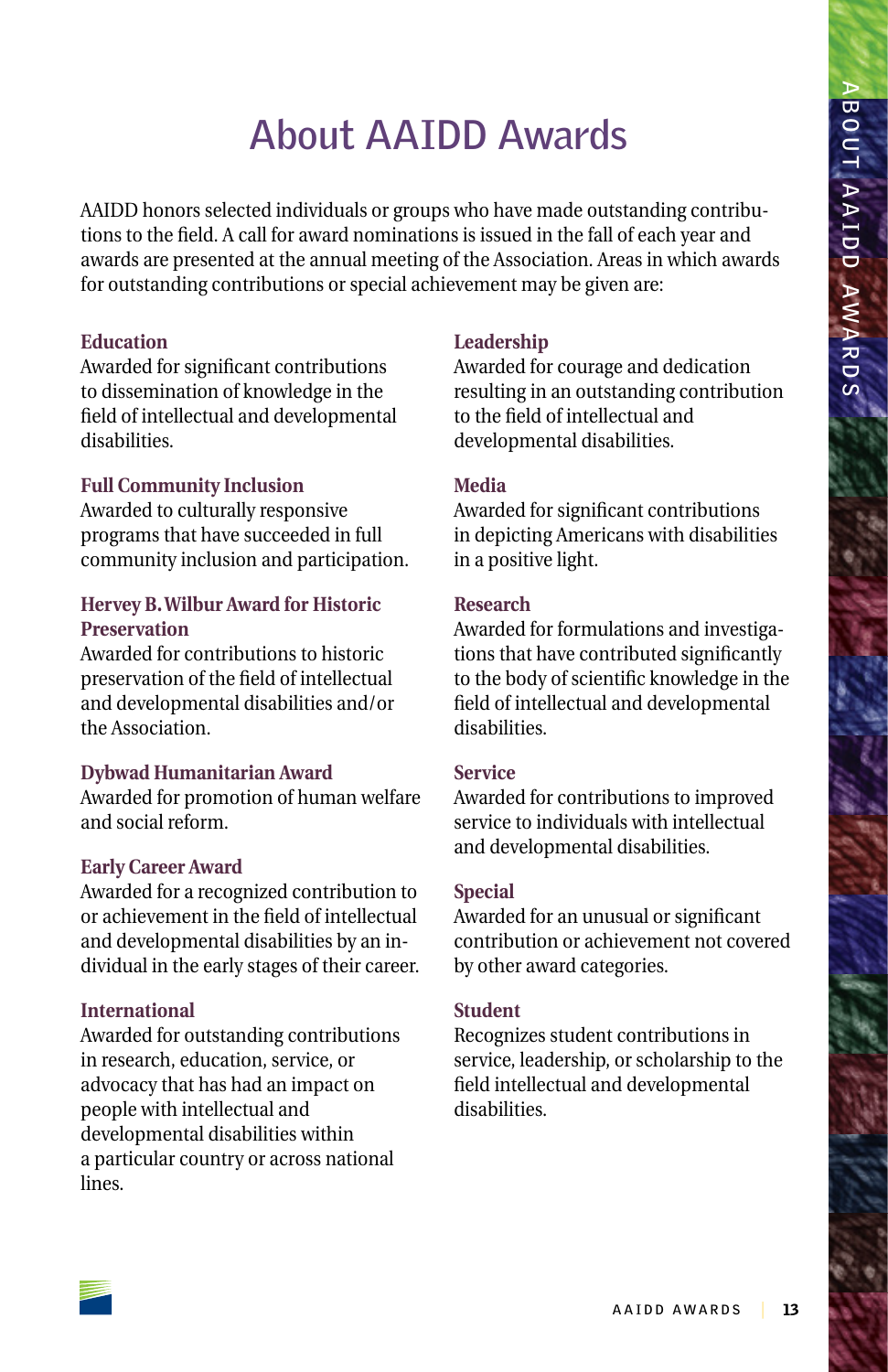# **Past Presidents**

The history of the AAIDD is long and distinguished. Our tradition, professional standing, and leadership in the area of intellectual and Developmental disabilities are exemplified in the persons of our Presidents. Our former Presidents are:

| 1876-1877 | Edouard Sequin, MD         | 1911-1912 | H. G. Hardt, MD         |
|-----------|----------------------------|-----------|-------------------------|
| 1877-1878 | Hervey B. Wilbur, MD       | 1912–1913 | Allan E. Carrol, MD     |
| 1878-1879 | G. A. Doren, MD            | 1913–1914 | J. K. Kutnewsky, MD     |
| 1879-1880 | H. M. Knight, MD           | 1914–1915 | H. H. Goddard, PhD      |
| 1880-1881 | Charles T. Wilbur, MD      | 1915-1916 | Charles Bernstein, MD   |
| 1881-1882 | George W. Brown, MD        | 1916–1917 | E. J. Emerick, MD       |
| 1882-1884 | J. Q. A. Stewart, MD       | 1917-1918 | George L. Wallace, MD   |
| 1884-1885 | A. H. Beaton, MD           | 1918-1919 | Charles S. Little, MD   |
| 1885-1886 | F. M. Powell, MD           | 1919-1920 | George S. Bliss, MD     |
| 1886-1887 | William B. Fish, MD        | 1920-1921 | H. A. Haynes, MD        |
| 1887-1888 | George H. Knight, MD       | 1921–1922 | Joseph H. Ladd, MD      |
| 1888-1889 | J. C. Carson, MD           | 1922-1923 | C. Banks McNairy, MD    |
| 1889-1890 | A. C. Rogers, MD           | 1923-1924 | Walter E. Fernald, MD   |
| 1890-1891 | J. T. Armstrong, MD        | 1924–1925 | Groves B. Smith, MD     |
| 1891-1892 | Isaac N.Kerlin, MD         | 1925-1926 | Arthur R. T. Wylie, MD  |
| 1892–1893 | Walter E. Fernald, MD      | 1926–1927 | Benjamin W. Baker, MD   |
| 1893-1894 | A. E. Osborne, MD          | 1927-1928 | Edward R. Johnstone     |
| 1894-1895 | A. W. Wilmarth, MD         | 1928-1929 | George E. McPherson, MD |
| 1895–1896 | Samuel J. Fort, MD         | 1929-1930 | George L. Wallace, MD   |
| 1896–1897 | Martin W. Barr, MD         | 1930–1931 | H. H. Ramsey, MD        |
| 1897-1898 | George A. Brown, MD        | 1931-1932 | Harvey M. Watkins, MD   |
| 1898-1899 | Mary J. Dunlap, MD         | 1932–1933 | Howard W. Potter, MD    |
| 1899-1900 | Alexander Johnson          | 1933-1934 | Ransom A. Greene, MD    |
| 1900-1901 | W. A. Polglase, MD         | 1934–1935 | Mary M. Wolfe, MD       |
| 1901-1902 | F. W. Keating, MD          | 1935–1936 | Edgar A. Doll, PhD      |
| 1902-1903 | J. M. Murdoch, MD          | 1936-1937 | Benjamin O. Whitten, MD |
| 1903-1904 | <b>Edward R. Johnstone</b> | 1937–1938 | Harry C. Storrs, MD     |
| 1904-1905 | A. H. Beaton, MD           | 1938–1939 | Neil A. Dayton, MD      |
| 1905–1906 | George Mogridge, MD        | 1939–1940 | Frederick Kuhlmann, PhD |
| 1906-1907 | W. H. C. Smith, MD         | 1940-1941 | Meta L. Anderson, PhD   |
| 1907-1908 | Charles Bernstein, MD      | 1941-1942 | Fred O. Butler, MD      |
| 1908-1909 | W. N. Bullard, MD          | 1942-1943 | Horatio M. Pollock, PhD |
| 1909-1910 | Miss Mattie Gundry         | 1943-1944 | C. Stanley Raymond, MD  |
| 1910-1911 | Arthur R.T. Wylie, MD      | 1944–1945 | E. Arthur Whitney, MD   |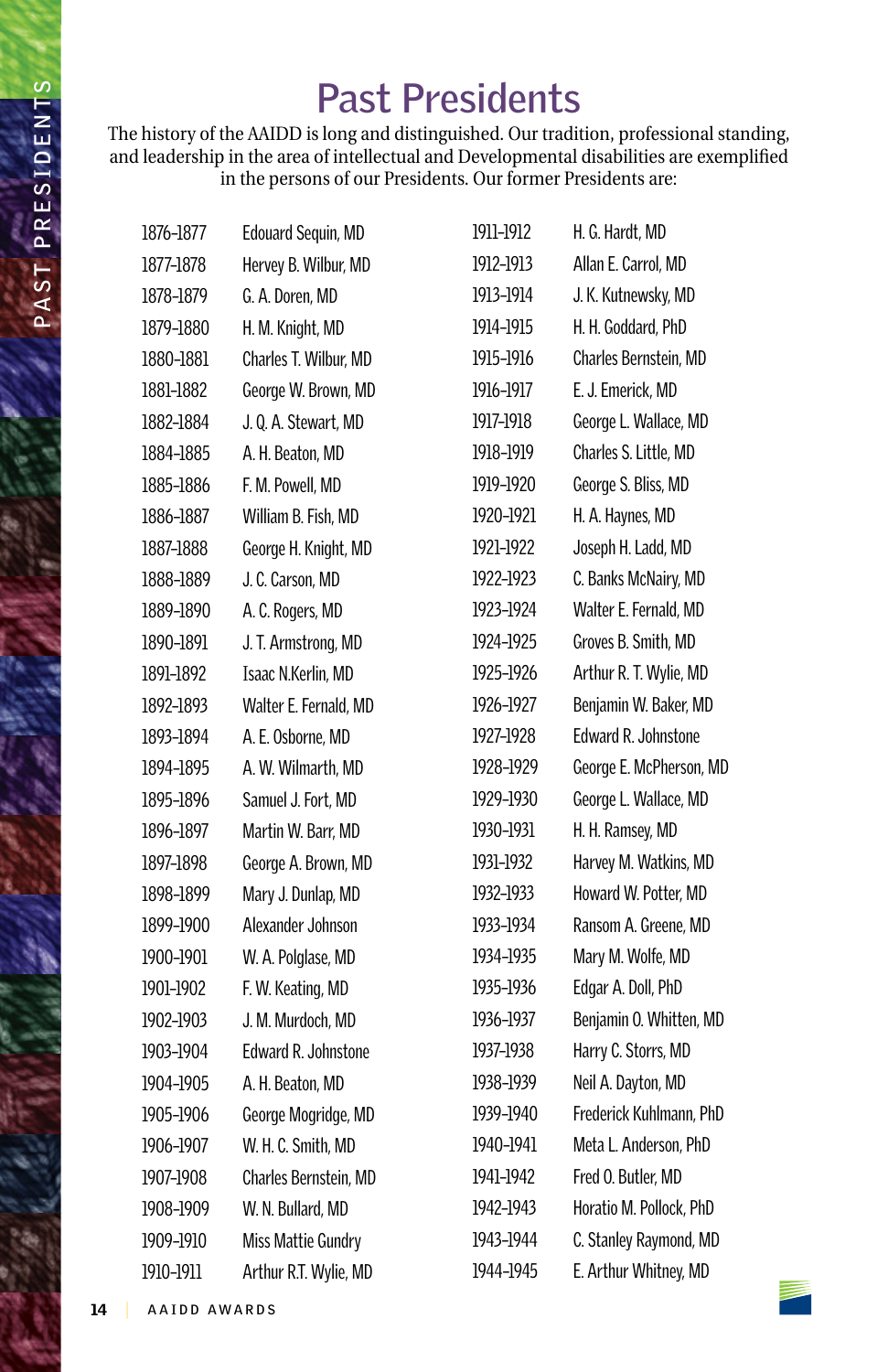### **Past Presidents (con't.)**

| 1945-1946 | Mabel A. Matthews              | 1980-1981 | H. Carl Haywood, PhD                 |
|-----------|--------------------------------|-----------|--------------------------------------|
| 1946–1947 | Warren G. Murray, MD           | 1981-1982 | Frank A. Borreca, EdD                |
| 1947–1948 | Lloyd N. Yepsen, PhD           | 1982–1983 | A. Gail O'Connor, PhD                |
| 1948–1949 | Edward J. Humphreys, MD        | 1983-1984 | Herbert J. Grossman, MD              |
| 1949-1950 | <b>Mildred Thomson</b>         | 1984-1985 | B. R. (Bill) Walker, PhD             |
| 1950–1951 | Richard H. Hungerford          | 1985–1986 | H. Rutherford Turnbull III, LLB, LLM |
| 1951-1952 | Edward J. Engberg, MD          | 1986–1987 | Harold Michal-Smith, PhD             |
| 1952-1953 | Bertha M. Luckey, PhD          | 1987-1988 | Valaida S. Walker, EdD               |
| 1953-1954 | Arthur T. Hopwood, MD          | 1988–1989 | Robert G. Griffith, EdD              |
| 1954-1955 | Gale H. Walker, MD             | 1989–1990 | James W. Ellis, JD                   |
| 1955-1956 | Arthur E. Westwell, DMD        | 1990-1991 | Robert R. Bruininks, PhD             |
| 1956-1957 | Thomas L. McCulloch, PhD       | 1991–1992 | Jack A. Stark, PhD                   |
| 1957-1958 | Chris J. DeProspo, EdD         | 1992-1993 | Michael R. Dillon, EdD               |
| 1958–1959 | George Tarjan, MD              | 1993-1994 | David L. Braddock, PhD               |
| 1959-1960 | Frances M. Coakley             | 1994-1995 | Karen L. Middendorf                  |
| 1960-1961 | Edward L. Johnstone            | 1995-1996 | William E. Kiernan, PhD              |
| 1961-1962 | Herschel W. Nisonger           | 1996–1997 | Pamela C. Baker, PhD                 |
| 1962-1963 | William Sloan, PhD             | 1997–1998 | Robert L. Schalock, PhD              |
| 1963-1964 | George L. Wadsworth, MD        | 1998–1999 | Stanley S. Herr, JD, DPhil           |
| 1964-1965 | Harvey A. Stevens              | 1999-2000 | Bernard R. Wagner, PhD               |
| 1965-1966 | I. Ignacy Goldberg, EdD        | 2000-2001 | Cathy Ficker Terrill, MS             |
| 1966-1967 | Marguerite J. Hastings         | 2001-2002 | Steven F. Warren, PhD                |
| 1967–1968 | Harvey F. Dingman, PhD         | 2002-2003 | Ruth A. Luckasson, JD                |
| 1968-1969 | Richard Koch, MD               | 2003-2004 | Ann P. Turnbull, EdD                 |
| 1969-1970 | Wesley D. White, EdD           | 2004-2005 | David L. Coulter, MD                 |
| 1970-1971 | Horace Mann, PhD               | 2005-2006 | Valerie J. Bradley, MA               |
| 1971-1972 | Robert L. Erdman, EdD          | 2006-2007 | Henry "Hank" A. Bersani, PhD         |
| 1972-1973 | Michael J. Begab, PhD          | 2007-2008 | David A. Rotholz, PhD                |
| 1973-1974 | David Rosen, MS                | 2008-2009 | Steven M. Eidelman, MSW              |
| 1974-1975 | James D. Clements, MD          | 2009-2010 | Joanna L. Pierson, PhD               |
| 1975-1976 | Sue Allen Warren, PhD          | 2010-2011 | Michael L. Wehmeyer, PhD             |
| 1976-1977 | Burton Blatt, EdD              | 2011-2012 | Sharon C. Gomez                      |
| 1977–1978 | Margaret J. Giannini, MD       | 2012-2013 | Marc J. Tassé, PhD                   |
| 1978–1979 | Richard C. Scheerenberger, PhD | 2013–2014 | James Thompson, PhD                  |
| 1979–1980 | Marjorie H. Kirkland, MSSW     | 2014-2015 | Amy S. Hewitt, PhD                   |